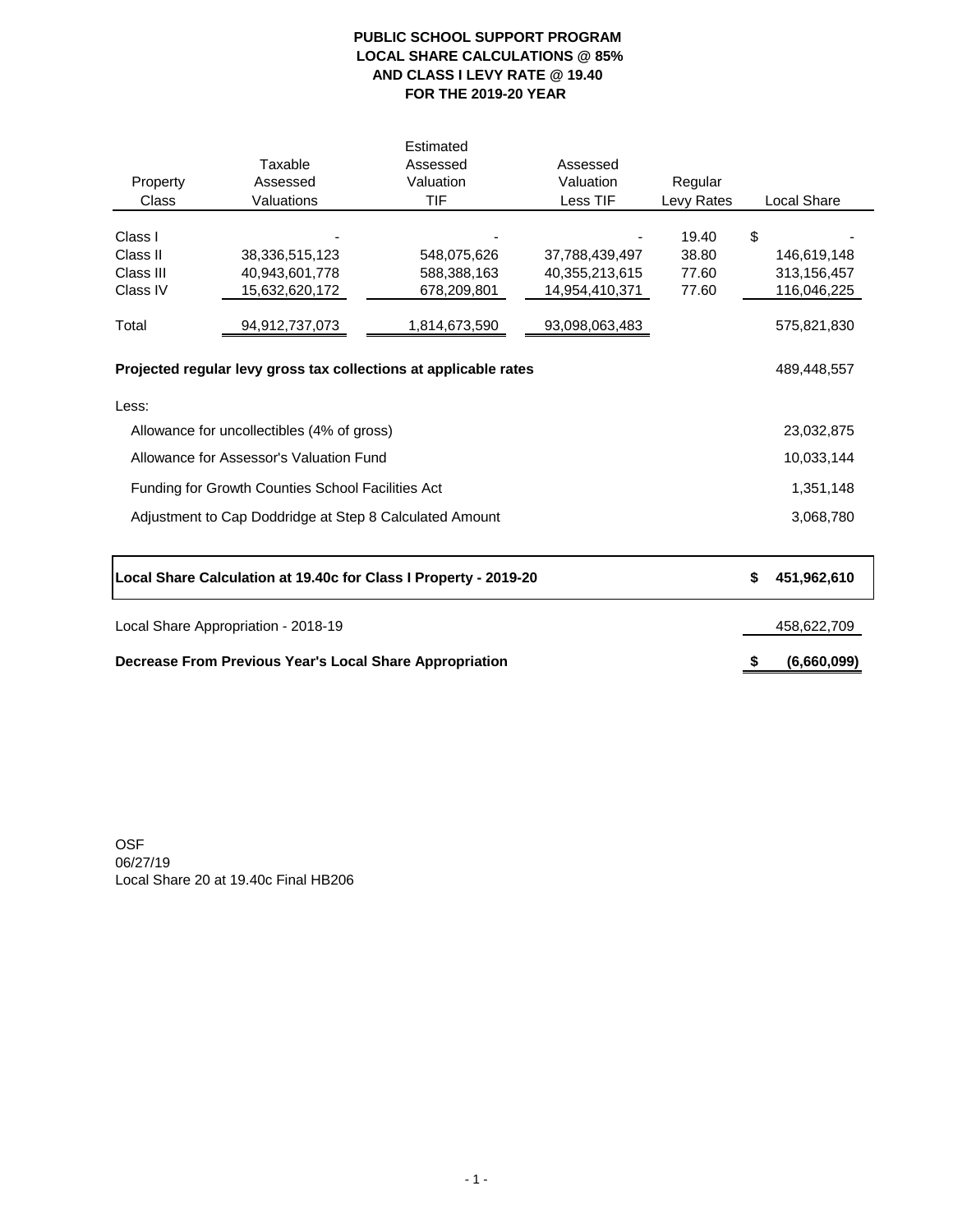|                     |                       | Class I                 |                       |                          | Class II                    |                         |
|---------------------|-----------------------|-------------------------|-----------------------|--------------------------|-----------------------------|-------------------------|
|                     | Taxable               | Assessed                | Assessed              | Proj. Tax                | <b>Taxable</b>              | Assessed                |
| County              | Assessed<br>Valuation | Valuation<br><b>TIF</b> | Valuation<br>Less TIF | Collections<br>@ 19.40   | Assessed<br>Valuation       | Valuation<br><b>TIF</b> |
|                     |                       |                         |                       |                          |                             |                         |
| Barbour<br>Berkeley |                       |                         |                       |                          | 289,990,710                 |                         |
| Boone               |                       |                         |                       |                          | 3,466,749,404               |                         |
| <b>Braxton</b>      |                       |                         |                       |                          | 231,103,769<br>237,405,436  |                         |
| <b>Brooke</b>       |                       |                         |                       |                          | 332,903,260                 |                         |
|                     |                       |                         |                       |                          |                             |                         |
| Cabell              |                       |                         |                       |                          | 1,469,815,512               | 6,125,800               |
| Calhoun             |                       |                         |                       |                          | 97,022,788                  |                         |
| Clay                |                       |                         |                       |                          | 77,090,915                  |                         |
| Doddridge           |                       |                         |                       |                          | 155,041,960                 |                         |
| Fayette             |                       |                         |                       |                          | 619,773,144                 |                         |
| Gilmer              |                       |                         |                       |                          | 93,328,152                  |                         |
| Grant               |                       |                         |                       |                          | 269,923,210                 |                         |
| Greenbrier          |                       |                         |                       |                          | 921,806,960                 | 232,575,380             |
| Hampshire           |                       |                         |                       |                          | 741,035,860                 |                         |
| Hancock             |                       |                         |                       |                          | 437,199,890                 |                         |
| Hardy               |                       |                         |                       |                          | 450,643,214                 |                         |
| Harrison            |                       |                         |                       |                          | 1,461,737,934               | 33,024,050              |
| Jackson             |                       |                         |                       |                          | 550,565,771                 |                         |
| Jefferson           |                       |                         |                       |                          | 2,446,201,200               |                         |
| Kanawha             |                       |                         |                       |                          | 3,805,171,788               |                         |
| Lewis               |                       |                         |                       |                          | 321,478,962                 |                         |
| Lincoln             |                       |                         |                       |                          | 250,112,142                 |                         |
| Logan               |                       |                         |                       |                          | 301,547,950                 |                         |
| Marion              |                       |                         |                       |                          | 1,263,577,466               | 6,480,420               |
| Marshall            |                       |                         |                       |                          | 549,013,199                 | 124,710                 |
| Mason               |                       |                         |                       |                          | 448,995,247                 |                         |
| McDowell            |                       |                         |                       |                          | 44,953,814                  |                         |
| Mercer              |                       |                         |                       |                          | 831,976,288                 |                         |
| Mineral             |                       |                         |                       |                          | 602,088,598                 |                         |
| Mingo               |                       |                         |                       |                          | 149,411,156                 |                         |
|                     |                       |                         |                       |                          |                             |                         |
| Monongalia          |                       |                         |                       |                          | 2,653,199,238               | 32,359,000              |
| Monroe              |                       |                         |                       |                          | 333,280,171                 |                         |
| Morgan              |                       |                         |                       |                          | 691,989,410<br>423,169,062  |                         |
| Nicholas<br>Ohio    |                       |                         |                       |                          | 963,640,568                 | 248,700                 |
|                     |                       |                         |                       |                          |                             |                         |
| Pendleton           |                       |                         |                       |                          | 333,242,834                 |                         |
| Pleasants           |                       |                         |                       |                          | 151,981,118                 |                         |
| Pocahontas          |                       |                         |                       |                          | 288,114,904                 |                         |
| Preston             |                       |                         |                       |                          | 760,125,591                 |                         |
| Putnam              |                       |                         |                       |                          | 1,792,258,474               | 131,509,556             |
| Raleigh             |                       |                         |                       |                          | 1,303,381,408               | 103,458,380             |
| Randolph            |                       |                         |                       |                          | 569,737,842                 |                         |
| Ritchie             |                       |                         |                       |                          | 247,621,802                 |                         |
| Roane               |                       |                         |                       |                          | 288,400,698                 |                         |
| <b>Summers</b>      |                       |                         |                       |                          | 252,468,542                 |                         |
| Taylor              |                       |                         |                       |                          | 388,945,160                 |                         |
| Tucker              |                       |                         |                       |                          | 218,671,264                 |                         |
| Tyler               |                       |                         |                       |                          | 175,847,990                 |                         |
| Upshur              |                       |                         |                       |                          | 500,334,132                 |                         |
| Wayne               |                       |                         |                       |                          | 552,681,300                 |                         |
|                     |                       |                         |                       |                          |                             |                         |
| Webster             |                       |                         |                       |                          | 73,935,498                  |                         |
| Wetzel              |                       |                         |                       |                          | 272,287,084                 |                         |
| Wirt<br>Wood        |                       |                         |                       |                          | 111,979,856                 |                         |
| Wyoming             |                       |                         |                       |                          | 1,975,582,244<br>95,973,234 | 2,169,630               |
|                     |                       |                         |                       |                          |                             |                         |
| Total               |                       |                         |                       | $\overline{\phantom{a}}$ | 38,336,515,123              | 548,075,626             |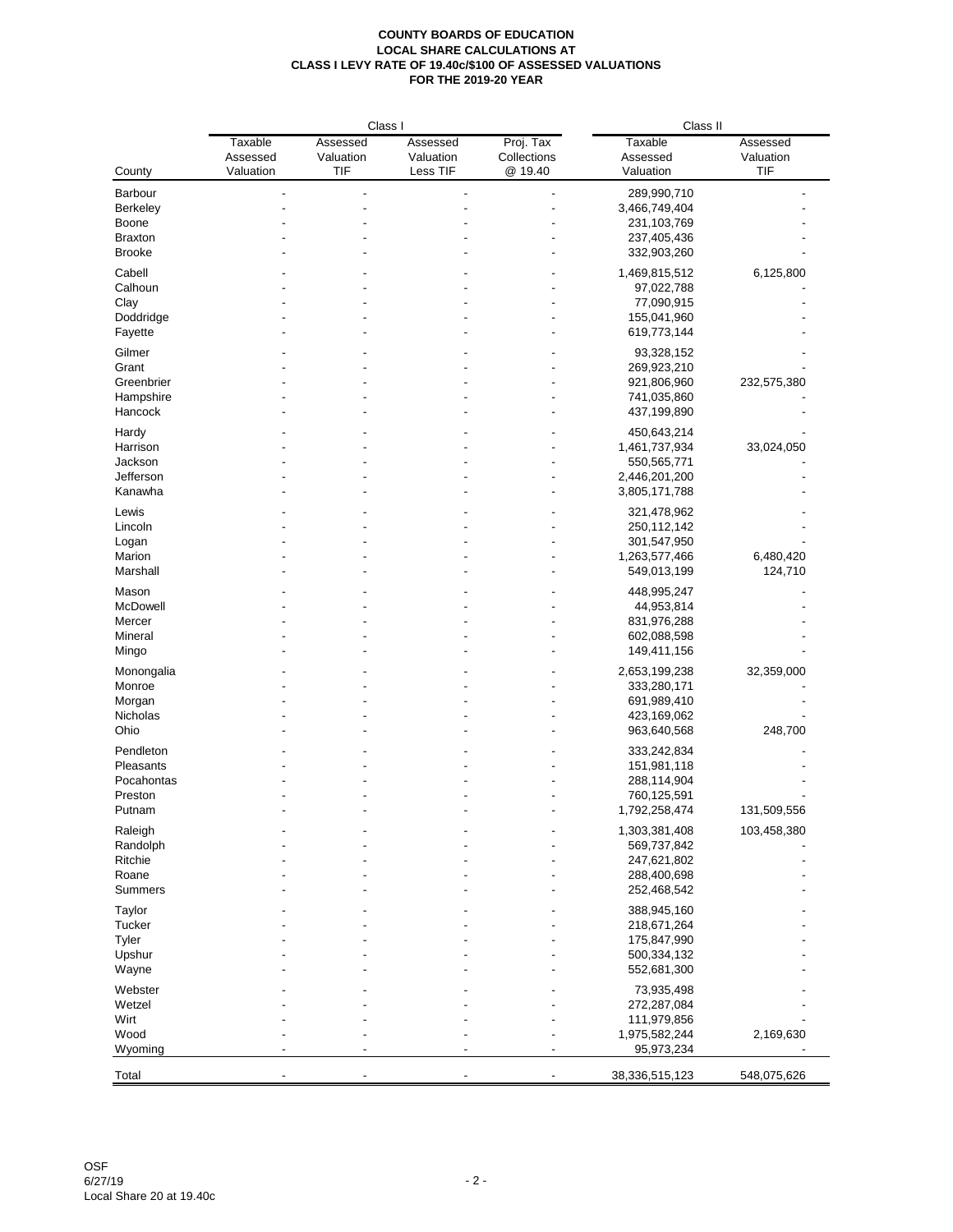|                      | Class II                   |             | Class III                    |             |                              |                         |
|----------------------|----------------------------|-------------|------------------------------|-------------|------------------------------|-------------------------|
|                      | Assessed                   | Proj. Tax   | Taxable                      | Assessed    | Assessed                     | Proj. Tax               |
|                      | Valuation                  | Collections | Assessed                     | Valuation   | Valuation                    | Collections             |
| County               | Less TIF                   | @ 38.80     | Valuation                    | <b>TIF</b>  | Less TIF                     | @ 77.60                 |
| Barbour              | 289,990,710                | 1,125,164   | 301,931,802                  |             | 301,931,802                  | 2,342,991               |
| <b>Berkeley</b>      | 3,466,749,404              | 13,450,988  | 1,753,013,597                | 13,205      | 1,753,000,392                | 13,603,283              |
| Boone                | 231,103,769                | 896,683     | 557,273,760                  |             | 557,273,760                  | 4,324,444               |
| <b>Braxton</b>       | 237,405,436                | 921,133     | 386,884,695                  |             | 386,884,695                  | 3,002,225               |
| <b>Brooke</b>        | 332,903,260                | 1,291,665   | 309,051,112                  |             | 309,051,112                  | 2,398,237               |
| Cabell               | 1,463,689,712              | 5,679,116   | 1,033,906,147                | 14,090,718  | 1,019,815,429                | 7,913,768               |
| Calhoun              | 97,022,788                 | 376,448     | 111,415,237                  |             | 111,415,237                  | 864,582                 |
| Clay                 | 77,090,915                 | 299,113     | 144,957,414                  |             | 144,957,414                  | 1,124,870               |
|                      |                            | 601,563     |                              |             | 1,805,570,868                |                         |
| Doddridge<br>Fayette | 155,041,960<br>619,773,144 | 2,404,720   | 1,805,570,868<br>588,486,121 | 2,238,468   | 586,247,653                  | 14,011,230<br>4,549,282 |
| Gilmer               | 93,328,152                 | 362,113     | 165,300,047                  |             | 165,300,047                  | 1,282,728               |
|                      | 269,923,210                |             |                              |             |                              |                         |
| Grant                |                            | 1,047,302   | 767,304,186                  |             | 767,304,186                  | 5,954,280               |
| Greenbrier           | 689,231,580                | 2,674,219   | 761,599,040                  | 76,918,640  | 684,680,400                  | 5,313,120               |
| Hampshire            | 741,035,860                | 2,875,219   | 557,107,831                  |             | 557,107,831                  | 4,323,157               |
| Hancock              | 437,199,890                | 1,696,336   | 380,246,406                  |             | 380,246,406                  | 2,950,712               |
| Hardy                | 450,643,214                | 1,748,496   | 409,202,880                  |             | 409,202,880                  | 3,175,414               |
| Harrison             | 1,428,713,884              | 5,543,410   | 1,682,726,433                | 6,152,861   | 1,676,573,572                | 13,010,211              |
| Jackson              | 550,565,771                | 2,136,195   | 755,059,193                  |             | 755,059,193                  | 5,859,259               |
| Jefferson            | 2,446,201,200              | 9,491,261   | 923,809,887                  |             | 923,809,887                  | 7,168,765               |
| Kanawha              | 3,805,171,788              | 14,764,067  | 2,781,013,561                |             | 2,781,013,561                | 21,580,665              |
| Lewis                | 321,478,962                | 1,247,338   | 537,532,548                  |             | 537,532,548                  | 4,171,253               |
| Lincoln              | 250, 112, 142              | 970,435     | 220,317,003                  |             | 220,317,003                  | 1,709,660               |
| Logan                | 301,547,950                | 1,170,006   | 814,049,883                  |             | 814,049,883                  | 6,317,027               |
| Marion               | 1,257,097,046              | 4,877,537   | 761,792,632                  |             | 761,792,632                  | 5,911,511               |
| Marshall             | 548,888,489                | 2,129,687   | 2,959,215,909                | 89,555,467  | 2,869,660,442                | 22,268,565              |
| Mason                | 448,995,247                | 1,742,102   | 541,419,355                  |             | 541,419,355                  | 4,201,414               |
| McDowell             | 44,953,814                 | 174,421     | 528,878,206                  |             | 528,878,206                  | 4,104,095               |
| Mercer               | 831,976,288                | 3,228,068   | 723,521,449                  |             | 723,521,449                  | 5,614,526               |
| Mineral              | 602,088,598                | 2,336,104   | 396,409,025                  |             | 396,409,025                  | 3,076,134               |
| Mingo                | 149,411,156                | 579,715     | 553,225,460                  |             | 553,225,460                  | 4,293,030               |
| Monongalia           | 2,620,840,238              | 10,168,860  | 2,383,215,388                | 124,446,407 | 2,258,768,981                | 17,528,047              |
| Monroe               | 333,280,171                | 1,293,127   | 143,681,571                  |             | 143,681,571                  | 1,114,969               |
|                      |                            |             |                              |             |                              |                         |
| Morgan               | 691,989,410                | 2,684,919   | 320, 184, 268                |             | 320, 184, 268                | 2,484,630               |
| Nicholas             | 423,169,062                | 1,641,896   | 379,814,914                  |             | 379,814,914                  | 2,947,364               |
| Ohio                 | 963,391,868                | 3,737,960   | 929,641,554                  | 215,365,922 | 714,275,632                  | 5,542,779               |
| Pendleton            | 333,242,834                | 1,292,982   | 195,743,523                  |             | 195,743,523                  | 1,518,970               |
| Pleasants            | 151,981,118                | 589,687     | 263,164,826                  |             | 263,164,826                  | 2,042,159               |
| Pocahontas           | 288,114,904                | 1,117,886   | 355,712,781                  |             | 355,712,781                  | 2,760,331               |
| Preston              | 760,125,591                | 2,949,287   | 565,142,674                  |             | 565,142,674                  | 4,385,507               |
| Putnam               | 1,660,748,918              | 6,443,706   | 1,417,706,491                | 36,539,141  | 1,381,167,350                | 10,717,859              |
| Raleigh              | 1,199,923,028              | 4,655,701   | 1,411,114,168                | 20,710,430  | 1,390,403,738                | 10,789,533              |
| Randolph             | 569,737,842                | 2,210,583   | 589,258,166                  |             | 589,258,166                  | 4,572,643               |
| Ritchie              | 247,621,802                | 960,773     | 872,912,654                  |             | 872,912,654                  | 6,773,802               |
| Roane                | 288,400,698                | 1,118,995   | 196,870,200                  |             | 196,870,200                  | 1,527,713               |
| <b>Summers</b>       | 252,468,542                | 979,578     | 239,971,126                  |             | 239,971,126                  | 1,862,176               |
|                      | 388,945,160                | 1,509,107   | 475,570,379                  |             | 475,570,379                  | 3,690,426               |
| Taylor<br>Tucker     | 218,671,264                | 848,445     | 339,976,319                  |             | 339,976,319                  | 2,638,216               |
| <b>Tyler</b>         | 175,847,990                | 682,290     | 1,141,600,628                |             | 1,141,600,628                | 8,858,821               |
| Upshur               | 500,334,132                | 1,941,296   | 519,982,919                  |             | 519,982,919                  | 4,035,067               |
| Wayne                | 552,681,300                | 2,144,403   | 592,304,390                  |             | 592,304,390                  | 4,596,282               |
| Webster              |                            | 286,870     |                              |             |                              |                         |
| Wetzel               | 73,935,498<br>272,287,084  | 1,056,474   | 177,512,874<br>1,654,110,599 |             | 177,512,874<br>1,654,110,599 | 1,377,500<br>12,835,898 |
| Wirt                 | 111,979,856                | 434,482     | 83,242,490                   |             | 83,242,490                   | 645,962                 |
| Wood                 | 1,973,412,614              | 7,656,841   | 844,849,587                  | 2,356,904   | 842,492,683                  | 6,537,743               |
| Wyoming              | 95,973,234                 | 372,376     | 638,095,602                  |             | 638,095,602                  | 4,951,622               |
|                      |                            |             |                              |             |                              |                         |
| Total                | 37,788,439,497             | 146,619,148 | 40,943,601,778               | 588,388,163 | 40,355,213,615               | 313,156,457             |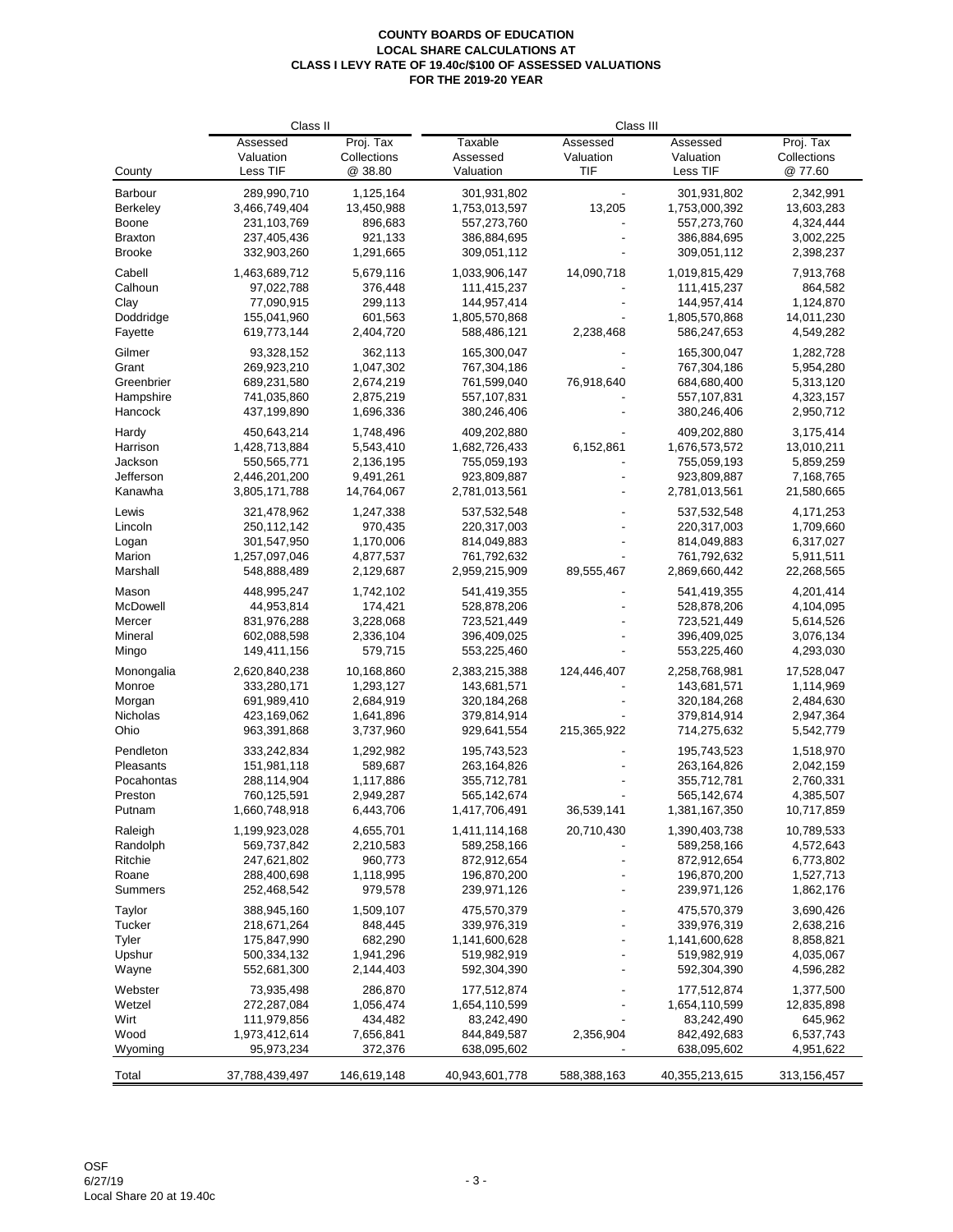|                     |                            | Class IV    | Total                    | Total              |                              |               |
|---------------------|----------------------------|-------------|--------------------------|--------------------|------------------------------|---------------|
|                     | Taxable                    | Assessed    | Assessed                 | Proj. Tax          | Assessed                     | Assessed      |
|                     | Assessed                   | Valuation   | Valuation                | Collections        | Valuations                   | Valuations    |
| County              | Valuation                  | TIF         | Less TIF                 | @ 77.60            | Including TIF                | <b>TIF</b>    |
| Barbour             | 78,014,663                 |             | 78,014,663               | 605,394            | 669,937,175                  |               |
| <b>Berkeley</b>     | 504,601,022                | 12,506,075  | 492,094,947              | 3,818,657          | 5,724,364,023                | 12,519,280    |
| <b>Boone</b>        | 66,837,333                 |             | 66,837,333               | 518,658            | 855,214,862                  |               |
| <b>Braxton</b>      | 54,602,741                 |             | 54,602,741               | 423,717            | 678,892,872                  |               |
| <b>Brooke</b>       | 471,783,944                | 22,558,663  | 449,225,281              | 3,485,988          | 1,113,738,316                | 22,558,663    |
| Cabell              | 1,237,166,956              | 33,608,982  | 1,203,557,974            | 9,339,610          | 3,740,888,615                | 53,825,500    |
| Calhoun             | 10,826,965                 |             | 10,826,965               | 84,017             | 219,264,990                  |               |
| Clay                | 10,944,160                 |             | 10,944,160               | 84,927             | 232,992,489                  |               |
| Doddridge           | 13,795,600                 |             | 13,795,600               | 107,054            | 1,974,408,428                |               |
| Fayette             | 250,416,517                |             | 250,416,517              | 1,943,232          | 1,458,675,782                | 2,238,468     |
|                     |                            |             |                          |                    |                              |               |
| Gilmer              | 27,185,053                 |             | 27,185,053               | 210,956            | 285,813,252                  |               |
| Grant               | 46,777,153                 |             | 46,777,153               | 362,991            | 1,084,004,549                |               |
| Greenbrier          | 256,466,032                | 10,515,880  | 245,950,152              | 1,908,573          | 1,939,872,032                | 320,009,900   |
| Hampshire           | 49,962,618                 |             | 49,962,618               | 387,710            | 1,348,106,309                |               |
| Hancock             | 296,472,992                |             | 296,472,992              | 2,300,630          | 1,113,919,288                |               |
| Hardy               | 105,213,564                |             | 105,213,564              | 816,457            | 965,059,658                  |               |
| Harrison            | 1,113,566,234              | 166,265,584 | 947,300,650              | 7,351,053          | 4,258,030,601                | 205,442,495   |
| Jackson             | 167,578,624                |             | 167,578,624              | 1,300,410          | 1,473,203,588                |               |
| Jefferson           | 408,140,959                |             | 408,140,959              | 3,167,174          | 3,778,152,046                |               |
| Kanawha             | 3,296,455,676              | 40,936,228  | 3,255,519,448            | 25,262,831         | 9,882,641,025                | 40,936,228    |
| Lewis               | 76,762,744                 |             | 76,762,744               | 595,679            | 935,774,254                  |               |
| Lincoln             | 23,457,284                 |             | 23,457,284               | 182,029            | 493,886,429                  |               |
| Logan               | 126,527,448                |             | 126,527,448              | 981,853            | 1,242,125,281                |               |
| Marion              | 665,904,862                | 27,415,968  | 638,488,894              | 4,954,674          | 2,691,274,960                | 33,896,388    |
| Marshall            | 405, 177, 455              | 10,269,228  | 394,908,227              | 3,064,488          | 3,913,406,563                | 99,949,405    |
|                     |                            |             |                          |                    |                              |               |
| Mason               | 103,526,278                |             | 103,526,278              | 803,364            | 1,093,940,880                |               |
| McDowell            | 86,043,537                 |             | 86,043,537               | 667,698            | 659,875,557                  |               |
| Mercer              | 377,204,037                |             | 377,204,037              | 2,927,103          | 1,932,701,774                |               |
| Mineral             | 94,936,878                 |             | 94,936,878               | 736,710            | 1,093,434,501                |               |
| Mingo               | 103,324,958                |             | 103,324,958              | 801,802            | 805,961,574                  |               |
| Monongalia          | 1,211,744,310              | 225,723,216 | 986,021,094              | 7,651,524          | 6,248,158,936                | 382,528,623   |
| Monroe              | 26,384,947                 |             | 26,384,947               | 204,747            | 503,346,689                  |               |
| Morgan              | 43,561,858                 |             | 43,561,858               | 338,040            | 1,055,735,536                |               |
| Nicholas            | 144,565,629                |             | 144,565,629              | 1,121,829          | 947,549,605                  |               |
| Ohio                | 771,414,982                | 126,591,440 | 644,823,542              | 5,003,831          | 2,664,697,104                | 342,206,062   |
| Pendleton           | 18,986,627                 |             | 18,986,627               | 147,336            | 547,972,984                  |               |
| Pleasants           | 46,643,309                 |             | 46,643,309               | 361,952            | 461,789,253                  |               |
| Pocahontas          | 36,277,211                 |             | 36,277,211               | 281,511            | 680,104,896                  |               |
| Preston             | 136,567,717                |             | 136,567,717              | 1,059,765          | 1,461,835,982                |               |
| Putnam              | 197,239,603                |             | 197,239,603              | 1,530,579          | 3,407,204,568                | 168,048,697   |
|                     |                            |             |                          |                    |                              |               |
| Raleigh             | 537,096,849                |             | 537,096,849              | 4,167,872          | 3,251,592,425                | 124,168,810   |
| Randolph<br>Ritchie | 188,531,814                |             | 188,531,814              | 1,463,007          | 1,347,527,822                |               |
| Roane               | 65,548,668<br>55, 195, 147 |             | 65,548,668<br>55,195,147 | 508,658<br>428,314 | 1,186,083,124<br>540,466,045 |               |
| <b>Summers</b>      | 59,159,667                 |             | 59,159,667               | 459,079            | 551,599,335                  |               |
|                     |                            |             |                          |                    |                              |               |
| Taylor              | 72,881,669                 |             | 72,881,669               | 565,562            | 937, 397, 208                |               |
| <b>Tucker</b>       | 65,479,177                 |             | 65,479,177               | 508,118            | 624,126,760                  |               |
| Tyler               | 40,085,962                 |             | 40,085,962               | 311,067            | 1,357,534,580                |               |
| Upshur              | 147,864,901                |             | 147,864,901              | 1,147,432          | 1,168,181,952                |               |
| Wayne               | 153,744,979                |             | 153,744,979              | 1,193,061          | 1,298,730,669                |               |
| Webster             | 22,107,038                 |             | 22,107,038               | 171,551            | 273,555,410                  |               |
| Wetzel              | 153,756,552                | 404,997     | 153,351,555              | 1,190,008          | 2,080,154,235                | 404,997       |
| Wirt                | 12,484,846                 |             | 12,484,846               | 96,882             | 207,707,192                  |               |
| Wood                | 840, 187, 797              | 1,413,540   | 838,774,257              | 6,508,888          | 3,660,619,628                | 5,940,074     |
| Wyoming             | 55,434,626                 |             | 55,434,626               | 430,173            | 789,503,462                  |               |
|                     |                            |             |                          |                    |                              |               |
| Total               | 15,632,620,172             | 678,209,801 | 14,954,410,371           | 116,046,225        | 94,912,737,073               | 1,814,673,590 |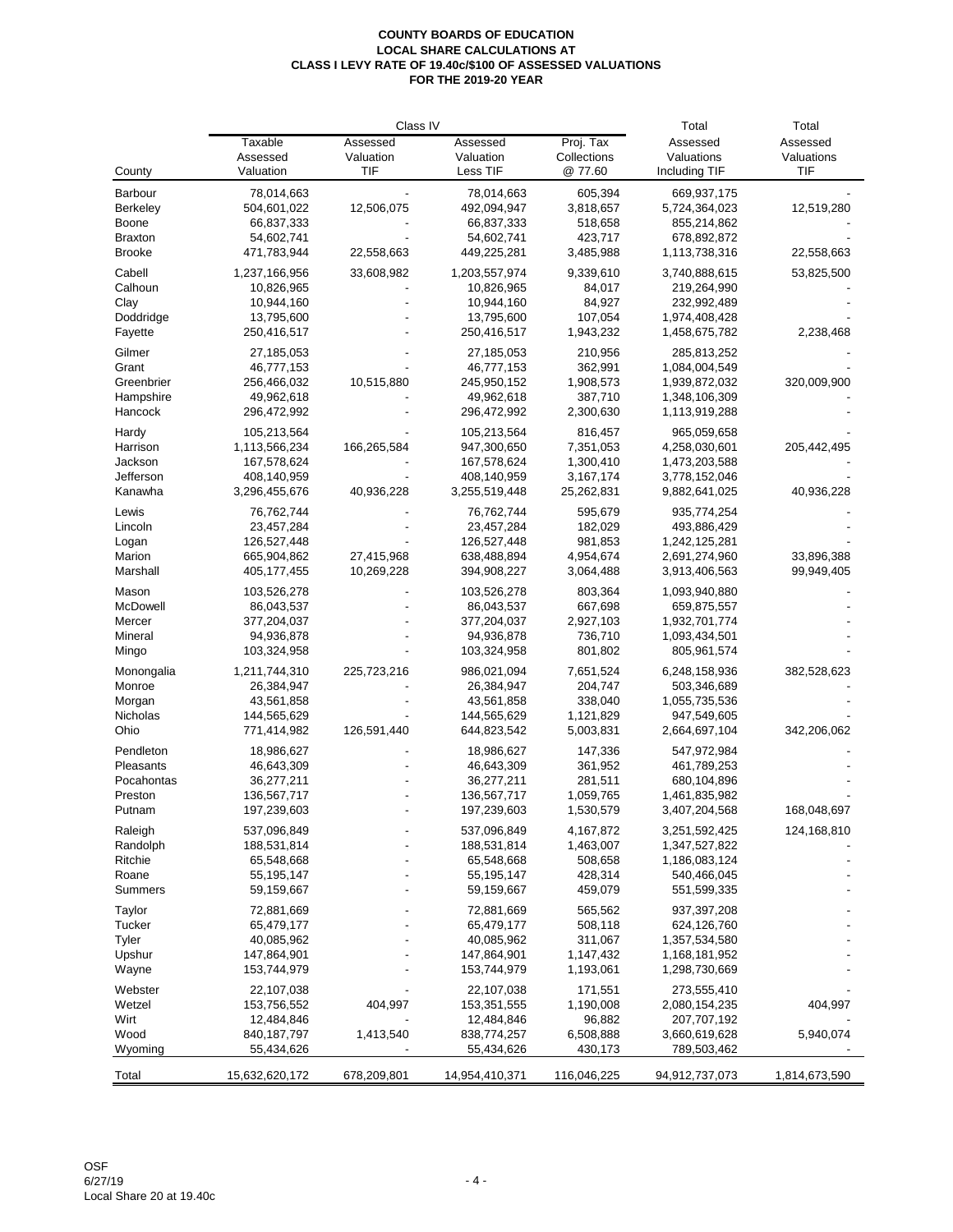|                  | Total                        |                         |                  | Proj. Taxes             | Allow. for<br>Uncollectables, | Proj. Gross<br><b>Taxes Less</b> |
|------------------|------------------------------|-------------------------|------------------|-------------------------|-------------------------------|----------------------------------|
|                  | Assessed                     | Total Proj.             | Applicable       | At Applicable           | Exonerations,                 | Allowances For                   |
|                  | Valuations                   | Gross Tax               | Local Share      | Local Share             | & Discounts                   | Uncollected. &                   |
| County           | Less TIF                     | Collections             | Percentage       | Percentage              | (4%)                          | <b>Discounts</b>                 |
| Barbour          | 669,937,175                  | 4,073,549               | 85.00%           | 3,462,517               | 162,942                       | 3,910,607                        |
| <b>Berkeley</b>  | 5,711,844,743                | 30,872,928              | 85.00%           | 26,241,989              | 1,234,917                     | 29,638,011                       |
| <b>Boone</b>     | 855,214,862                  | 5,739,785               | 85.00%           | 4,878,817               | 229,591                       | 5,510,194                        |
| <b>Braxton</b>   | 678,892,872                  | 4,347,075               | 85.00%           | 3,695,014               | 173,883                       | 4,173,192                        |
| <b>Brooke</b>    | 1,091,179,653                | 7,175,890               | 85.00%           | 6,099,507               | 287,036                       | 6,888,854                        |
|                  |                              |                         |                  |                         |                               |                                  |
| Cabell           | 3,687,063,115                | 22,932,494              | 85.00%           | 19,492,620              | 917,300                       | 22,015,194                       |
| Calhoun          | 219,264,990                  | 1,325,047               | 85.00%           | 1,126,290               | 53,002                        | 1,272,045                        |
| Clay             | 232,992,489                  | 1,508,910               | 85.00%           | 1,282,574               | 60,356                        | 1,448,554                        |
| Doddridge        | 1,974,408,428                | 14,719,847              | 85.00%           | 12,511,870              | 588,794                       | 14, 131, 053                     |
| Fayette          | 1,456,437,314                | 8,897,234               | 85.00%           | 7,562,649               | 355,889                       | 8,541,345                        |
| Gilmer           | 285,813,252                  | 1,855,797               | 85.00%           | 1,577,427               | 74,232                        | 1,781,565                        |
| Grant            | 1,084,004,549                | 7,364,573               | 85.00%           | 6,259,887               | 294,583                       | 7,069,990                        |
| Greenbrier       | 1,619,862,132                | 9,895,912               | 85.00%           | 8,411,525               | 395,836                       | 9,500,076                        |
| Hampshire        | 1,348,106,309                | 7,586,086               | 85.00%           | 6,448,173               | 303,443                       | 7,282,643                        |
| Hancock          | 1,113,919,288                | 6,947,678               | 85.00%           | 5,905,526               | 277,907                       | 6,669,771                        |
| Hardy            | 965,059,658                  | 5,740,367               | 85.00%           | 4,879,312               | 229,615                       | 5,510,752                        |
| Harrison         | 4,052,588,106                | 25,904,674              | 85.00%           | 22,018,973              | 1,036,187                     | 24,868,487                       |
| Jackson          | 1,473,203,588                | 9,295,864               | 85.00%           | 7,901,484               | 371,835                       | 8,924,029                        |
| Jefferson        | 3,778,152,046                | 19,827,200              | 85.00%           | 16,853,120              | 793,088                       | 19,034,112                       |
| Kanawha          | 9,841,704,797                | 61,607,563              | 85.00%           | 52,366,429              | 2,464,303                     | 59,143,260                       |
| Lewis            | 935,774,254                  | 6,014,270               | 85.00%           | 5,112,130               | 240,571                       | 5,773,699                        |
| Lincoln          | 493,886,429                  | 2,862,124               | 85.00%           | 2,432,805               | 114,485                       | 2,747,639                        |
| Logan            | 1,242,125,281                | 8,468,886               | 85.00%           | 7,198,553               | 338,755                       | 8,130,131                        |
| Marion           | 2,657,378,572                | 15,743,722              | 85.00%           | 13,382,164              | 629,749                       | 15,113,973                       |
| Marshall         | 3,813,457,158                | 27,462,740              | 85.00%           | 23,343,329              | 1,098,510                     | 26,364,230                       |
| Mason            | 1,093,940,880                | 6,746,880               | 85.00%           | 5,734,848               | 269,875                       | 6,477,005                        |
| McDowell         | 659,875,557                  | 4,946,214               | 85.00%           | 4,204,282               | 197,849                       | 4,748,365                        |
| Mercer           | 1,932,701,774                | 11,769,697              | 85.00%           | 10,004,242              | 470,788                       | 11,298,909                       |
| Mineral          | 1,093,434,501                | 6,148,948               | 85.00%           | 5,226,606               | 245,958                       | 5,902,990                        |
| Mingo            | 805,961,574                  | 5,674,547               | 85.00%           | 4,823,365               | 226,982                       | 5,447,565                        |
|                  |                              |                         |                  |                         |                               |                                  |
| Monongalia       | 5,865,630,313<br>503,346,689 | 35,348,431<br>2,612,843 | 85.00%<br>85.00% | 30,046,166<br>2,220,917 | 1,413,937<br>104,514          | 33,934,494                       |
| Monroe<br>Morgan | 1,055,735,536                | 5,507,589               | 85.00%           | 4,681,451               | 220,304                       | 2,508,329<br>5,287,285           |
| Nicholas         | 947,549,605                  | 5,711,089               | 85.00%           | 4,854,426               | 228,444                       | 5,482,645                        |
| Ohio             | 2,322,491,042                | 14,284,570              | 85.00%           | 12,141,885              | 571,383                       | 13,713,187                       |
|                  |                              |                         |                  |                         |                               |                                  |
| Pendleton        | 547,972,984                  | 2,959,288               | 85.00%           | 2,515,395               | 118,372                       | 2,840,916                        |
| Pleasants        | 461,789,253                  | 2,993,798               | 85.00%           | 2,544,728               | 119,752                       | 2,874,046                        |
| Pocahontas       | 680,104,896                  | 4,159,728               | 85.00%           | 3,535,769               | 166,389                       | 3,993,339                        |
| Preston          | 1,461,835,982                | 8,394,559               | 85.00%           | 7,135,375               | 335,782                       | 8,058,777                        |
| Putnam           | 3,239,155,871                | 18,692,144              | 85.00%           | 15,888,322              | 747,686                       | 17,944,458                       |
| Raleigh          | 3,127,423,615                | 19,613,106              | 85.00%           | 16,671,140              | 784,524                       | 18,828,582                       |
| Randolph         | 1,347,527,822                | 8,246,233               | 85.00%           | 7,009,298               | 329,849                       | 7,916,384                        |
| Ritchie          | 1,186,083,124                | 8,243,233               | 85.00%           | 7,006,748               | 329,729                       | 7,913,504                        |
| Roane            | 540,466,045                  | 3,075,022               | 85.00%           | 2,613,769               | 123,001                       | 2,952,021                        |
| <b>Summers</b>   | 551,599,335                  | 3,300,833               | 85.00%           | 2,805,708               | 132,033                       | 3,168,800                        |
| Taylor           | 937, 397, 208                | 5,765,095               | 85.00%           | 4,900,331               | 230,604                       | 5,534,491                        |
| <b>Tucker</b>    | 624,126,760                  | 3,994,779               | 85.00%           | 3,395,562               | 159,791                       | 3,834,988                        |
| Tyler            | 1,357,534,580                | 9,852,178               | 85.00%           | 8,374,351               | 394,087                       | 9,458,091                        |
| Upshur           | 1,168,181,952                | 7,123,795               | 85.00%           | 6,055,226               | 284,952                       | 6,838,843                        |
| Wayne            | 1,298,730,669                | 7,933,746               | 85.00%           | 6,743,684               | 317,350                       | 7,616,396                        |
| Webster          | 273,555,410                  | 1,835,921               | 85.00%           | 1,560,533               | 73,437                        | 1,762,484                        |
| Wetzel           | 2,079,749,238                | 15,082,380              | 85.00%           | 12,820,023              | 603,295                       | 14,479,085                       |
| Wirt             | 207,707,192                  | 1,177,326               | 85.00%           | 1,000,727               | 47,093                        | 1,130,233                        |
| Wood             | 3,654,679,554                | 20,703,472              | 85.00%           | 17,597,951              | 828,139                       | 19,875,333                       |
| Wyoming          | 789,503,462                  | 5,754,171               | 85.00%           | 4,891,045               | 230,167                       | 5,524,004                        |
|                  |                              |                         |                  |                         |                               |                                  |
| Total            | 93,098,063,483               | 575,821,830             |                  | 489,448,557             | 23,032,875                    | 552,788,955                      |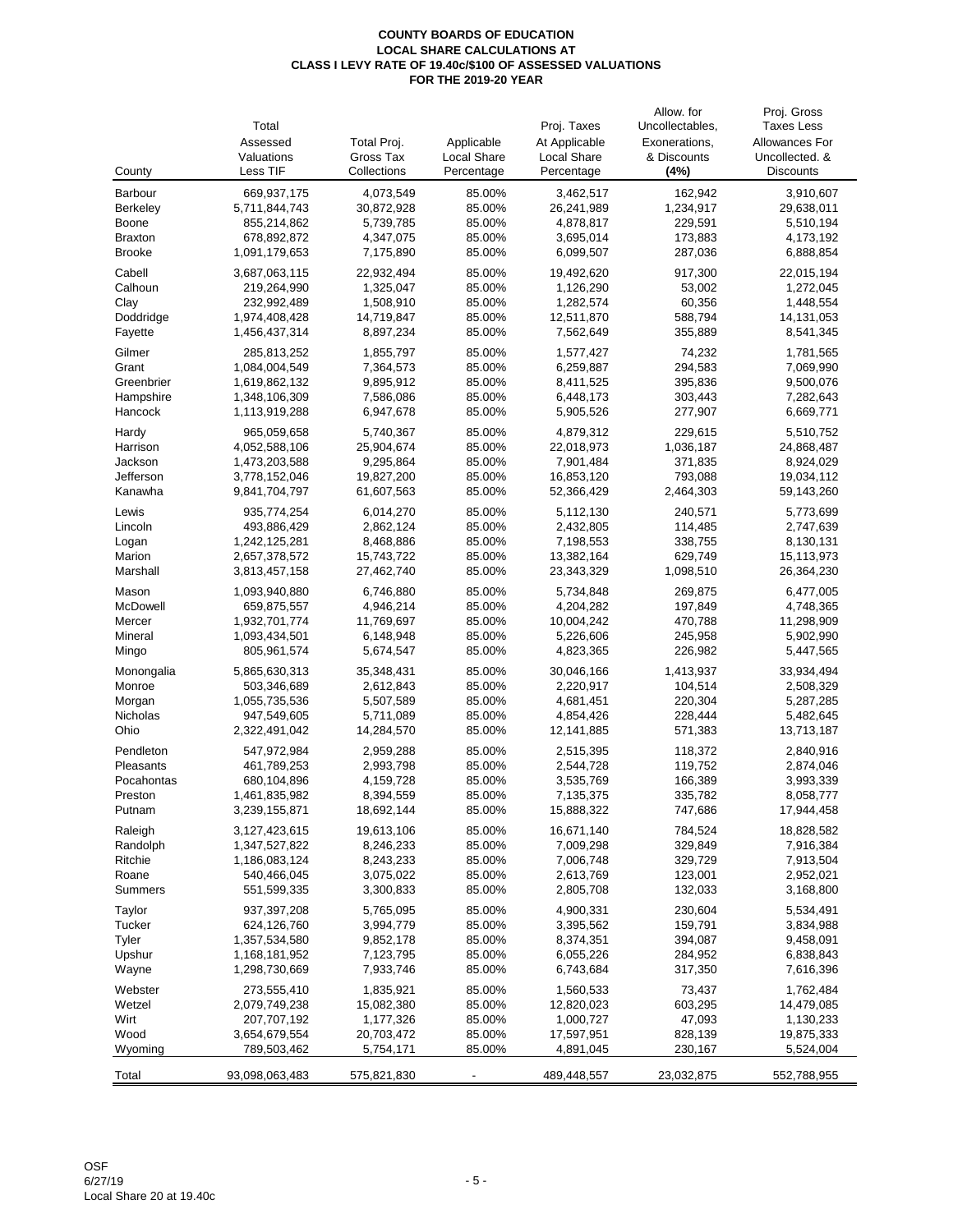|                | Assessor's |                |                       |            |                     |
|----------------|------------|----------------|-----------------------|------------|---------------------|
|                | Valuation  | Allowance      | Growth                |            |                     |
|                | Fund       | For Assessor's | Counties              | Adjustment |                     |
|                | Percent    | Valuation      | School                | to Cap LS  | <b>Local Share</b>  |
| County         | 2019-20    | Fund           | <b>Facilities Act</b> | at Step 8  | <b>Calculations</b> |
| Barbour        | 2.00%      | 78,212         |                       |            | 3,221,363           |
| Berkeley       | 2.00%      | 592,760        | 621,481               |            | 23,792,831          |
| Boone          | 2.00%      | 110,204        |                       |            | 4,539,022           |
| <b>Braxton</b> | 2.00%      | 83,464         |                       |            | 3,437,667           |
|                |            |                |                       |            |                     |
| <b>Brooke</b>  | 1.75%      | 120,555        |                       |            | 5,691,916           |
| Cabell         | 0.80%      | 176,122        |                       |            | 18,399,198          |
| Calhoun        | 2.00%      | 25,441         |                       |            | 1,047,847           |
| Clay           | 2.00%      | 28,971         |                       |            | 1,193,247           |
| Doddridge      | 1.00%      | 141,311        |                       | 3,068,780  | 8,712,985           |
| Fayette        | 2.00%      | 170,827        |                       |            | 7,035,933           |
| Gilmer         | 2.00%      | 35,631         |                       |            | 1,467,564           |
| Grant          | 1.80%      | 127,260        |                       |            | 5,838,044           |
| Greenbrier     | 2.00%      | 190,002        |                       |            | 7,825,687           |
| Hampshire      | 2.00%      | 145,653        |                       |            | 5,999,077           |
|                |            |                |                       |            |                     |
| Hancock        | 1.50%      | 100,047        |                       |            | 5,527,572           |
| Hardy          | 1.80%      | 99,194         |                       |            | 4,550,503           |
| Harrison       | 2.00%      | 497,370        |                       |            | 20,485,416          |
| Jackson        | 2.00%      | 178,481        |                       |            | 7,351,168           |
| Jefferson      | 1.80%      | 342,614        |                       |            | 15,717,418          |
| Kanawha        | 2.00%      | 1,182,865      |                       |            | 48,719,261          |
|                |            |                |                       |            |                     |
| Lewis          | 2.00%      | 115,474        |                       |            | 4,756,085           |
| Lincoln        | 2.00%      | 54,953         |                       |            | 2,263,367           |
| Logan          | 2.00%      | 162,603        |                       |            | 6,697,195           |
| Marion         | 1.55%      | 234,267        |                       |            | 12,518,148          |
| Marshall       | 1.00%      | 263,642        |                       |            | 21,981,177          |
| Mason          | 2.00%      | 129,540        |                       |            | 5,335,433           |
| McDowell       | 2.00%      | 94,967         |                       |            | 3,911,466           |
| Mercer         | 2.00%      | 225,978        |                       |            | 9,307,476           |
| Mineral        | 2.00%      | 118,060        |                       |            | 4,862,588           |
| Mingo          | 2.00%      | 108,951        |                       |            | 4,487,432           |
|                |            |                |                       |            |                     |
| Monongalia     | 2.00%      | 678,690        | 729,667               |            | 27,223,872          |
| Monroe         | 2.00%      | 50,167         |                       |            | 2,066,236           |
| Morgan         | 2.00%      | 105,746        |                       |            | 4,355,401           |
| Nicholas       | 1.50%      | 82,240         |                       |            | 4,543,742           |
| Ohio           | 2.00%      | 274,264        |                       |            | 11,296,238          |
| Pendleton      | 2.00%      | 56,818         |                       |            | 2,340,205           |
| Pleasants      | 1.70%      | 48,859         |                       |            | 2,376,117           |
| Pocahontas     | 2.00%      | 79,867         |                       |            | 3,289,513           |
| Preston        | 2.00%      | 161,176        |                       |            | 6,638,417           |
| Putnam         | 2.00%      | 358,889        |                       |            | 14,781,747          |
|                |            |                |                       |            |                     |
| Raleigh        | 1.85%      | 348,329        |                       |            | 15,538,287          |
| Randolph       | 2.00%      | 158,328        |                       |            | 6,521,121           |
| Ritchie        | 2.00%      | 158,270        |                       |            | 6,518,749           |
| Roane          | 2.00%      | 59,040         |                       |            | 2,431,728           |
| <b>Summers</b> | 1.50%      | 47,532         |                       |            | 2,626,143           |
| <b>Taylor</b>  | 2.00%      | 110,690        |                       |            | 4,559,037           |
| <b>Tucker</b>  | 1.50%      | 57,525         |                       |            | 3,178,246           |
| Tyler          | 2.00%      | 189,162        |                       |            | 7,791,102           |
| Upshur         | 2.00%      | 136,777        |                       |            | 5,633,497           |
| Wayne          | 2.00%      | 152,328        |                       |            | 6,274,006           |
|                |            |                |                       |            |                     |
| Webster        | 2.00%      | 35,250         |                       |            | 1,451,846           |
| Wetzel         | 1.50%      | 217,186        |                       |            | 11,999,542          |
| Wirt           | 2.00%      | 22,605         |                       |            | 931,029             |
| Wood           | 2.00%      | 397,507        |                       |            | 16,372,305          |
| Wyoming        | 2.00%      | 110,480        |                       |            | 4,550,398           |
|                |            |                |                       |            |                     |
| Total          | 1.86%      | 10,033,144     | 1,351,148             | 3,068,780  | 451,962,610         |